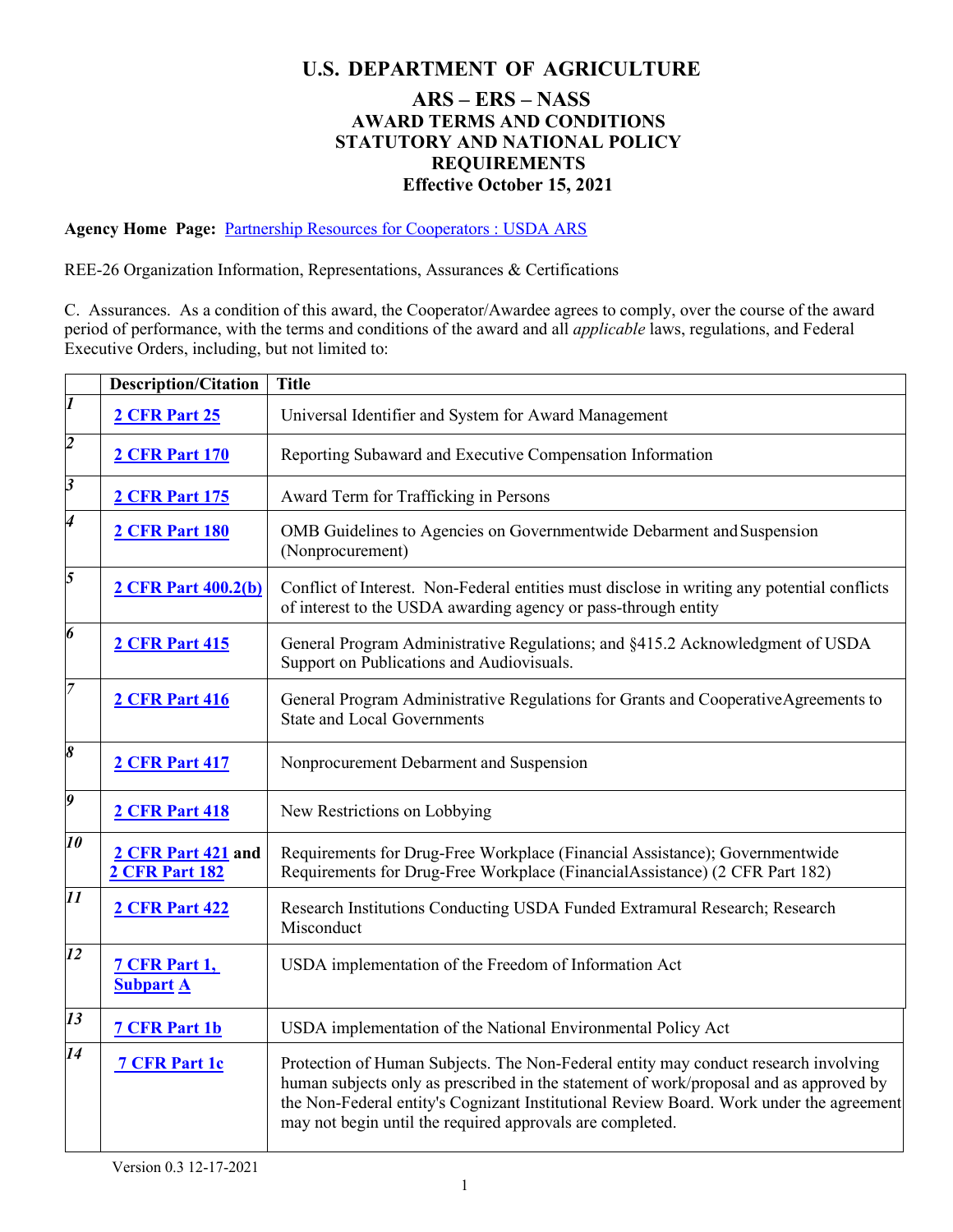| 15 | <b>7 CFR Part 1c.120</b>                                                                               | Evaluation and disposition of applications and proposals for research to be conducted or<br>supported by a Federal Department or Agency.                                                                                                                                                                                                                                                                                                                                                                                                                                                                                                                                                                                                                                                                                                                                                                                                                                                                       |
|----|--------------------------------------------------------------------------------------------------------|----------------------------------------------------------------------------------------------------------------------------------------------------------------------------------------------------------------------------------------------------------------------------------------------------------------------------------------------------------------------------------------------------------------------------------------------------------------------------------------------------------------------------------------------------------------------------------------------------------------------------------------------------------------------------------------------------------------------------------------------------------------------------------------------------------------------------------------------------------------------------------------------------------------------------------------------------------------------------------------------------------------|
| 16 | <b>7 CFR Part 3</b>                                                                                    | Debt Management. USDA implementation of OMB Circular No. A-129 regarding debt<br>collection.                                                                                                                                                                                                                                                                                                                                                                                                                                                                                                                                                                                                                                                                                                                                                                                                                                                                                                                   |
| 17 | <b>7 CFR Part 15,</b><br><b>Subpart A</b>                                                              | Nondiscrimination in Federally-Assisted Programs of the Department of Agriculture –<br>Effectuation of Title VI of the Civil Rights Act of 1964. The Non-Federal entity must post<br>the USDA Civil Rights Poster in buildings and facilities where research is being carried<br>out with Federal funds.                                                                                                                                                                                                                                                                                                                                                                                                                                                                                                                                                                                                                                                                                                       |
| 18 | 7 CFR part 331 and<br><b>9 CFR part 121</b>                                                            | Agriculture Bioterrorism Protection Act of 2002, as implemented at 7 CFR part 331 and 9<br>CFR part 121, by agreeing that it will not possess, use, or transfer any select agent or toxin<br>without a certificate of registration issued by the Agency.                                                                                                                                                                                                                                                                                                                                                                                                                                                                                                                                                                                                                                                                                                                                                       |
| 19 | 41 U.S.C. 6306                                                                                         | Interest of Member of Congress                                                                                                                                                                                                                                                                                                                                                                                                                                                                                                                                                                                                                                                                                                                                                                                                                                                                                                                                                                                 |
| 20 | <b>7 CFR Part 331,</b><br>9 CFR Part 121, and<br><b>42 CFR Part 73</b>                                 | Select Agents and Toxins. For more information refer to: Select Agents and Toxins List<br><b>Federal Select Agent Program.</b>                                                                                                                                                                                                                                                                                                                                                                                                                                                                                                                                                                                                                                                                                                                                                                                                                                                                                 |
| 21 | 42 U.S.C. 6901                                                                                         | Resource Conservation and Recovery Act (RCRA)                                                                                                                                                                                                                                                                                                                                                                                                                                                                                                                                                                                                                                                                                                                                                                                                                                                                                                                                                                  |
| 22 | 29 U.S.C. 794                                                                                          | Nondiscrimination under Federal grants and programs. Section 504 of the Rehabilitation<br>Act of 1973, as amended, as implemented in 7 CFR Part 15b (USDA implementation of<br>statute) - prohibiting discrimination based upon physical or mental handicap in Federally-<br>assisted programs.                                                                                                                                                                                                                                                                                                                                                                                                                                                                                                                                                                                                                                                                                                                |
| 23 | 35 U.S.C. 200 et seq.                                                                                  | Bayh Dole Act, controlling allocation of rights to inventions made by employees of small<br>business firms and domestic nonprofit organizations, including universities, in Federally-<br>assisted programs (implementing regulations are contained in 37 CFR Part 401). See also<br>2 CFR 200.315.                                                                                                                                                                                                                                                                                                                                                                                                                                                                                                                                                                                                                                                                                                            |
| 24 | Pub. L. No. 113-283,<br>44 U.S.C. 3551 et<br>seq.                                                      | Federal Information System Security Management Act (FISMA), as amended by the<br>Federal Information Security Modernization Act of 2014, Pub. L. No. 113-283, 44 U.S.C.<br>3551 et seq., to ensure the effectiveness of information security controls over information<br>resources that support Federal operations and assets. Applies to a non-Federal entity if it<br>will collect or maintain information on behalf of a Federal agency.                                                                                                                                                                                                                                                                                                                                                                                                                                                                                                                                                                   |
| 25 | <b>Executive Order</b><br>13513                                                                        | "Federal Leadership on Reducing Text Messaging While Driving"                                                                                                                                                                                                                                                                                                                                                                                                                                                                                                                                                                                                                                                                                                                                                                                                                                                                                                                                                  |
| 26 | <b>Pub. L. 89-544</b> , as<br>amended,<br>7 U.S.C. §§ 2131 et<br>seq., and<br><b>9 CFR Parts 1 - 4</b> | Laboratory Animal Welfare Act of 1966 (PL 89-544, as amended, 7 U.S.C. §§ 2131 et<br>seq.) and the regulations promulgated thereunder by the Secretary of Agriculture (9 CFR<br>Parts 1, 2, 3, and 4, and subsequent rules and regulations) that pertain to the care,<br>handling, and treatment of warm-blooded animals held or used for research, teaching, or<br>other activities supported by REE awards. The Non-Federal entity may request<br>registration of facilities and a current listing of licensed dealers from the Regional Office<br>of the Animal and Plant Health Inspection Service (APHIS), USDA, for the Region in<br>which their facility is located. The location of the appropriate APHIS Regional Office, as<br>well as information concerning this requirement, may be obtained by contacting the Senior<br>Staff Officer, Animal Care Staff, USDA/APHIS, 4700 River Road, Riverdale, Maryland<br>20737. Work under the agreement may not begin until the required registrations are |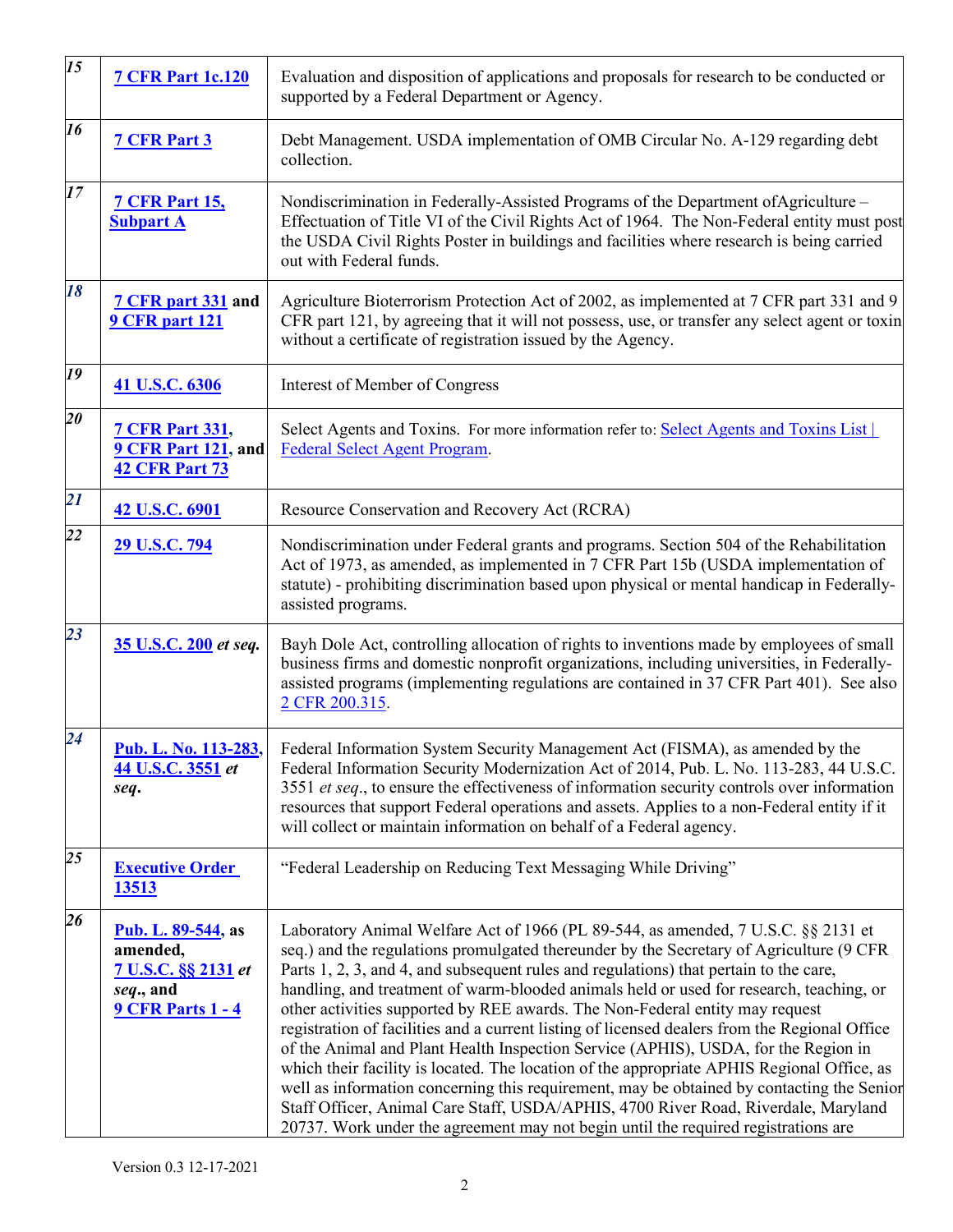|    |                                                                                                                                                | completed.                                                                                                                                                                                                                                                                                                                                                                                                                                                                                                                                                                                                                                                                                                                                                                                                                                      |
|----|------------------------------------------------------------------------------------------------------------------------------------------------|-------------------------------------------------------------------------------------------------------------------------------------------------------------------------------------------------------------------------------------------------------------------------------------------------------------------------------------------------------------------------------------------------------------------------------------------------------------------------------------------------------------------------------------------------------------------------------------------------------------------------------------------------------------------------------------------------------------------------------------------------------------------------------------------------------------------------------------------------|
| 27 | <b>Guidelines for</b><br><b>Research Involving</b><br><b>Recombinant DNA</b><br><b>Molecules;</b><br>84 FR 17858; and<br><b>7 CFR part 340</b> | National Institutes of Health, DHHS, Guidelines for Research Involving Recombinant<br>DNA Molecules, as Revised                                                                                                                                                                                                                                                                                                                                                                                                                                                                                                                                                                                                                                                                                                                                 |
|    |                                                                                                                                                | a) The USDA Animal and Plant Health Inspection Service (APHIS) issues permits for the<br>introduction of certain organisms developed using genetic engineering, including plants,<br>insects, or microbes that may pose a plant pest risk. If the Non-Federal entity wishes to<br>transfer such organisms into the U.S. or across state lines, or to release them into the<br>environment, permits may be obtained from the USDA APHIS by visiting: USDA APHIS<br>Permits. Non-Federal entities are strongly encouraged to submit permits at APHIS eFile<br>(previously <i>ePermits</i> ). Regular mail can be sent to USDA APHIS Biotechnology<br>Regulatory Services (BRS), 4700 River Road, Unit 146, Riverdale, Maryland 20737;<br>inquiries can be emailed to biotech query $(\partial \rho)$ aphis. usda.gov.                             |
|    |                                                                                                                                                | b) In the event that the Non-Federal entity has not established the necessary Institutional<br>Biosafety Committee (IBC), a request for guidance or assistance may be made to the<br>USDA Recombinant DNA Research Officer.                                                                                                                                                                                                                                                                                                                                                                                                                                                                                                                                                                                                                     |
| 28 | 15 U.S.C. 205a et<br>seq.; and<br><b>Executive Order</b><br>12770                                                                              | "The Metric Conversion Act as amended by the Omnibus Trade and Competitiveness<br>Act." 15 USC 205 a-k and Executive Order 12770                                                                                                                                                                                                                                                                                                                                                                                                                                                                                                                                                                                                                                                                                                                |
| 29 | 16 U.S.C. §§ 1271 et<br>seq.                                                                                                                   | Wild and Scenic Rivers Act of 1968 (16 U.S.C. §§ 1271 et seq.) related to protecting<br>components or potential components of the national wild and scenic rivers system.                                                                                                                                                                                                                                                                                                                                                                                                                                                                                                                                                                                                                                                                       |
| 30 | 41 U.S.C. 4712                                                                                                                                 | Enhancement of contractor protection from reprisal for disclosure of certain information                                                                                                                                                                                                                                                                                                                                                                                                                                                                                                                                                                                                                                                                                                                                                        |
| 31 | <b>Environmental</b><br>standards                                                                                                              | Environmental standards which may be prescribed pursuant to the following: (a)<br>notification of violating facilities pursuant to EO 11738; (b) protection of wetlands pursuant to EO<br>$11990$ ; (c) (deleted EO 11988); (d) assurance of project consistency with the approved State<br>management program developed under the Coastal Zone Management Act of 1972 (16 U.S.C. §§<br>1451 et seq.); (e) conformity of Federal actions to State (Clean Air) Implementation Plans under<br>Section 176(c) of the Clean Air Act of 1955, as amended $(42 \text{ U.S.C. } \S\$ $87401$ et seq.); (f) protection<br>of underground sources of drinking water under the Safe Drinking Water Act of 1974, as amended<br>(42 U.S.C. 300f-300-j-9); and (g) protection of endangered species under the Endangered Species<br>Act of 1973, as amended. |
| 32 | <b>7 CFR Part 3100;</b><br>54 U.S.C. § 306108                                                                                                  | Cultural and Environmental Quality; Section 106 of the National Historic Preservation Act<br>of 1966, as amended (54 U.S.C. § 306108, Effect of undertaking on historic property), EO<br>11593 (identification and protection of historic properties), and Section 3 of the<br>Archaeological and Historic Preservation Act of 1974 (54 U.S.C.A. § 312502, Threat of<br>irreparable loss of destruction of significant scientific, prehistorical, historical, or<br>archaeological data by Federal construction projects).                                                                                                                                                                                                                                                                                                                      |
| 33 | 42 USC 4601 and<br><b>49 CFR 24</b>                                                                                                            | Uniform Relocation Assistance and Real Property Acquisition Policies Act (42 USC 4601)<br>and 49 CFR 24)                                                                                                                                                                                                                                                                                                                                                                                                                                                                                                                                                                                                                                                                                                                                        |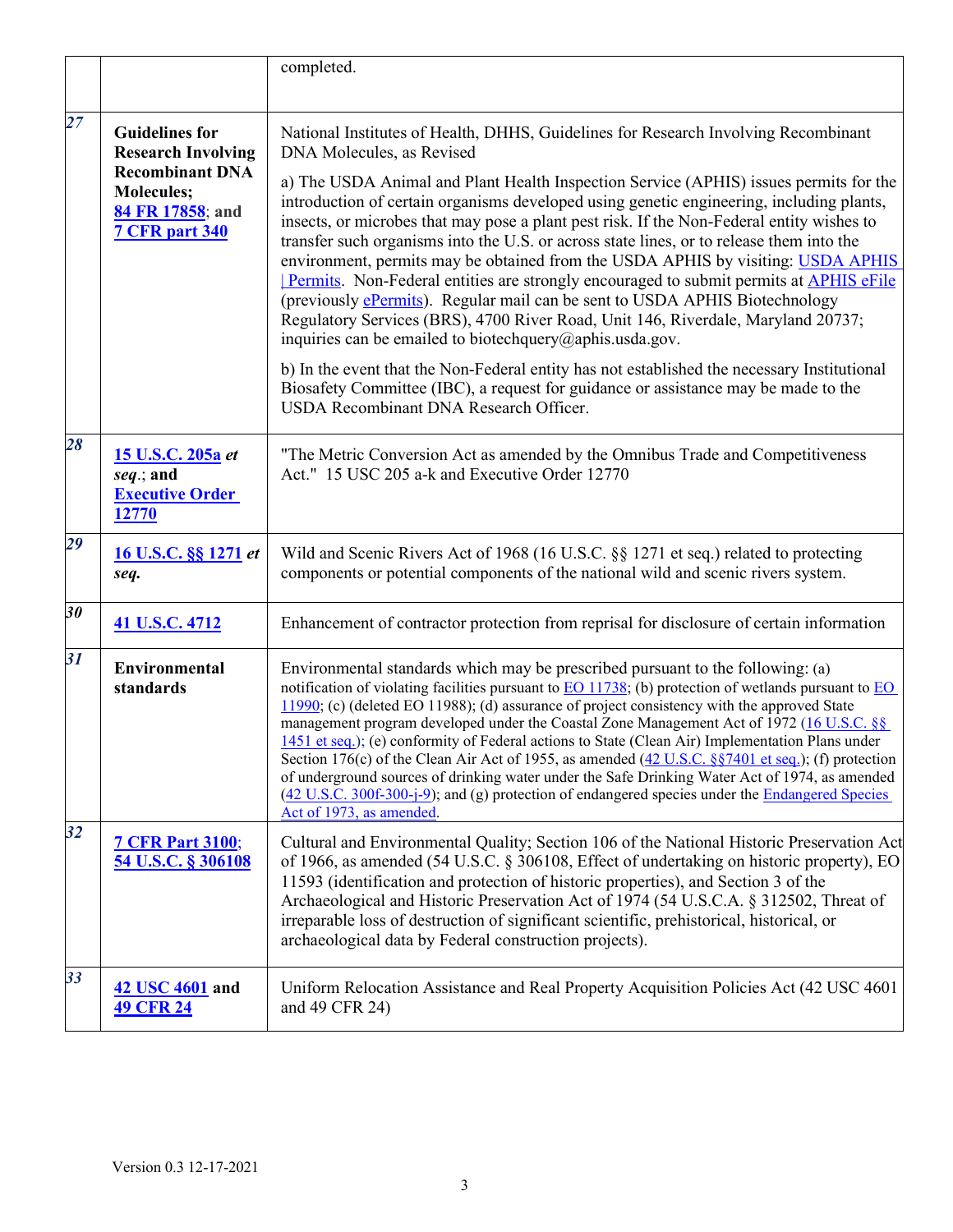| 34 | Other laws, agency-<br>specific regulations<br>applicable to USDA<br>agencies and staff<br>offices | Prohibitions Against Using Funds Under Grants and Cooperative Agreements with<br>Entities that Require Certain Internal Confidentiality Agreements. (a) The Non-<br>Federal Entity (NFE) may not require its employees, contractors, or subrecipients seeking<br>to report fraud, waste, or abuse to sign or comply with internal confidentiality agreements<br>or statements prohibiting or otherwise restricting them from lawfully reporting that waste,<br>fraud, or abuse to a designated investigative or law enforcement representative of a<br>Federal department or agency authorized to receive such information. (b) The NFE must<br>notify its employees, contractors, or subrecipients that the prohibitions and restrictions of<br>any internal confidentiality agreements inconsistent with paragraph (a) of this award<br>provisions are no longer in effect. (c) The prohibition in paragraph (a) of this award does<br>not contravene requirements applicable to any other form issued by a Federal department<br>or agency governing the nondisclosure of classified information. (d) If the Government<br>determines that the NFE is not in compliance with this award provision, it: (1) Will<br>prohibit the NFE's use of funds under this award, in accordance with sections 743, 744 of<br>Division E of the Consolidated Appropriations Act, 2016 (Pub. L. 114-113) or any<br>successor provision of law; and (2) May pursue other remedies available for the NFE's<br>material failure to comply with award terms and conditions, as outlined in 2 CFR 200.339<br>Remedies for noncompliance and 2 CFR 200.340 Termination. |
|----|----------------------------------------------------------------------------------------------------|-------------------------------------------------------------------------------------------------------------------------------------------------------------------------------------------------------------------------------------------------------------------------------------------------------------------------------------------------------------------------------------------------------------------------------------------------------------------------------------------------------------------------------------------------------------------------------------------------------------------------------------------------------------------------------------------------------------------------------------------------------------------------------------------------------------------------------------------------------------------------------------------------------------------------------------------------------------------------------------------------------------------------------------------------------------------------------------------------------------------------------------------------------------------------------------------------------------------------------------------------------------------------------------------------------------------------------------------------------------------------------------------------------------------------------------------------------------------------------------------------------------------------------------------------------------------------------------------------------------------------------------------------------|
| 35 | 5 U.S.C. §§1501-<br>1508 and 7324-7328                                                             | Political Activity of Certain State and Local Employees and Provisions of the Hatch Act<br>that limit the political activities of Federal employees.                                                                                                                                                                                                                                                                                                                                                                                                                                                                                                                                                                                                                                                                                                                                                                                                                                                                                                                                                                                                                                                                                                                                                                                                                                                                                                                                                                                                                                                                                                  |
| 36 |                                                                                                    | ARS, ERS, NASS Conflict of Interest Policy - Establish safeguards to prohibit employees<br>from using their positions for a purpose that constitutes or presents the appearance of<br>personal or organizational conflict of interest, or personal gain. (2 CFR 200.112)                                                                                                                                                                                                                                                                                                                                                                                                                                                                                                                                                                                                                                                                                                                                                                                                                                                                                                                                                                                                                                                                                                                                                                                                                                                                                                                                                                              |
| 37 | <b>7 CFR Part 520</b>                                                                              | Procedures for implementing NEPA (ARS awards only).                                                                                                                                                                                                                                                                                                                                                                                                                                                                                                                                                                                                                                                                                                                                                                                                                                                                                                                                                                                                                                                                                                                                                                                                                                                                                                                                                                                                                                                                                                                                                                                                   |
| 38 | 49 U.S.C. 40118                                                                                    | When Agency funds are used, and no Federal, statutory exceptions apply, the<br>Cooperator/Awardee shall ensure that any air transportation of passengers and property is<br>provided by a carrier holding a United States Government issued certificate in compliance<br>with 49 U.S.C. 41102.                                                                                                                                                                                                                                                                                                                                                                                                                                                                                                                                                                                                                                                                                                                                                                                                                                                                                                                                                                                                                                                                                                                                                                                                                                                                                                                                                        |
| 39 | <b>Executive Order</b><br>13717                                                                    | Earthquake Hazards Reduction Act of 1977 and Establishing a Federal Earthquake Risk<br>Management Standard (EO 13717) (only applicable to NACA for construction).                                                                                                                                                                                                                                                                                                                                                                                                                                                                                                                                                                                                                                                                                                                                                                                                                                                                                                                                                                                                                                                                                                                                                                                                                                                                                                                                                                                                                                                                                     |
| 40 | <b>Executive Order</b><br>14005                                                                    | "Buy American and Hire American" dated January 28, 2021                                                                                                                                                                                                                                                                                                                                                                                                                                                                                                                                                                                                                                                                                                                                                                                                                                                                                                                                                                                                                                                                                                                                                                                                                                                                                                                                                                                                                                                                                                                                                                                               |
| 41 | <b>Executive Order</b><br>13798;<br><b>7 CFR Part 16.3</b>                                         | "Promoting Free Speech and Religious Freedom" As a recipient of USDA financial<br>assistance, you will comply with the following: 1. Do not discriminate against applicants<br>for sub-grants on the basis of their religious character. 2. $7$ C.F.R. part 16.3(a), Rights of<br>Religious Organizations. 3. Statutory and National policy requirements including those<br>prohibiting discrimination and those described in EO 13798 prompting free speech and<br>religious freedom, 2 C.F.R. 200.300.                                                                                                                                                                                                                                                                                                                                                                                                                                                                                                                                                                                                                                                                                                                                                                                                                                                                                                                                                                                                                                                                                                                                              |
| 42 | 5 USC 552                                                                                          | Freedom of Information Act. Public access to culturally sensitive data and information of<br>Federally recognized Tribes may also be explicitly limited by P.L. 110-246, Title VII<br>Subtitle B § 8106 (2008 Farm Bill).                                                                                                                                                                                                                                                                                                                                                                                                                                                                                                                                                                                                                                                                                                                                                                                                                                                                                                                                                                                                                                                                                                                                                                                                                                                                                                                                                                                                                             |
| 43 | 8 U.S.C. 1324a                                                                                     | Unlawful employment of aliens                                                                                                                                                                                                                                                                                                                                                                                                                                                                                                                                                                                                                                                                                                                                                                                                                                                                                                                                                                                                                                                                                                                                                                                                                                                                                                                                                                                                                                                                                                                                                                                                                         |